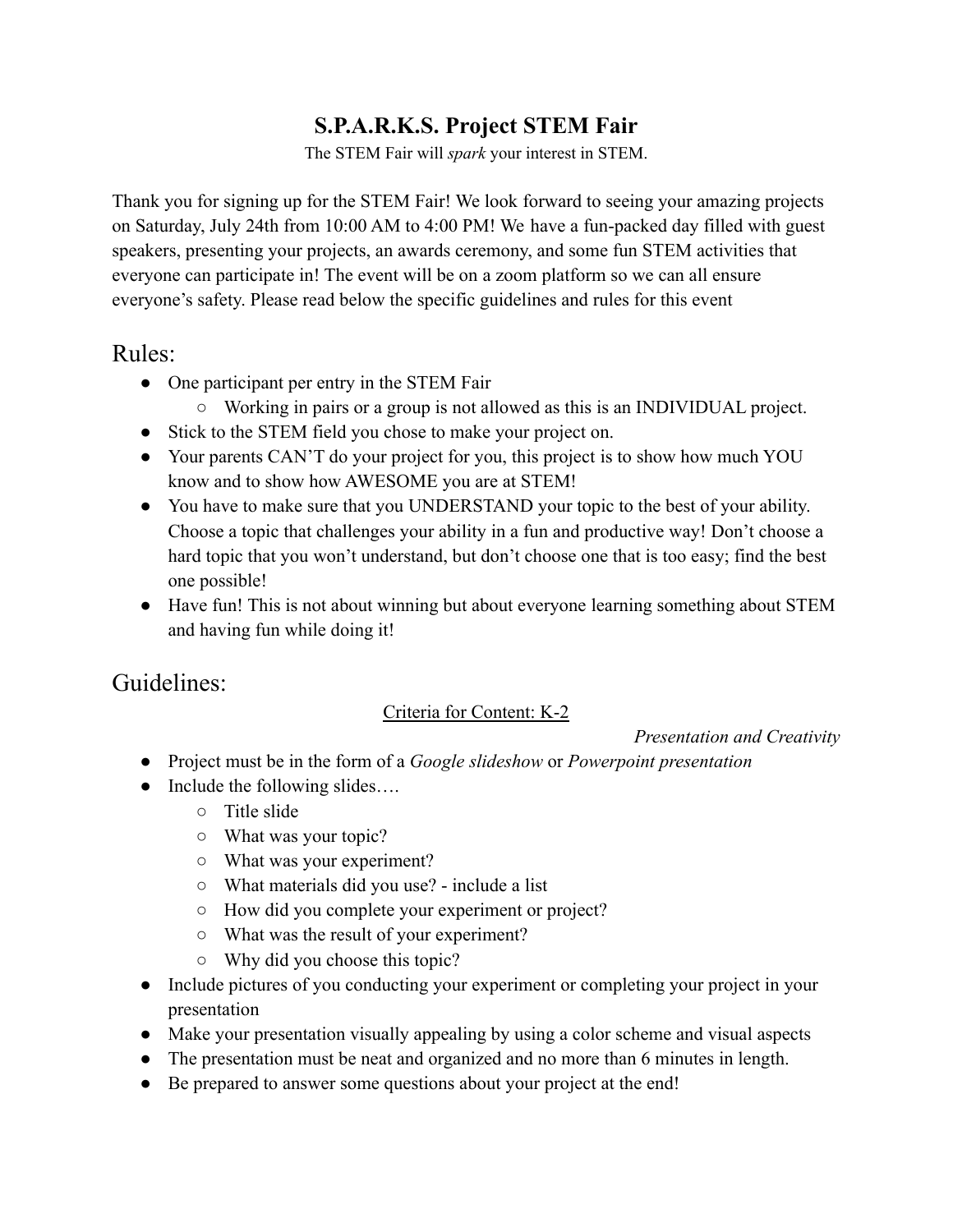- Your experiment must include the following....
	- a statement of purpose that includes why you chose the topic. The maximum length of this statement is 5 sentences.
	- A detailed list of materials that includes substitutes if they were used
	- Data from at least three trial runs
	- An analysis of data in 6 sentences that summarizes the results of the experiment. Consider the following guiding points.
		- What were the results of the experiment?
		- Did you have an outlier between the three trials?
		- How are all three trials related?
	- Give a reflection on the experiment by answering the questions….
		- What did you learn?
		- Did this project benefit you?
		- What is one thing you would change about the experiment?
- Make sure the content of the project is thorough and detailed. Although you will be graded on grammar, we are focusing on the content and how much you learned from the project!

#### Criteria for Content: 3-5

*Presentation and Creativity*

- 1. Project must be in the form of a website, physical poster, or google slides presentation
- 2. Include the following content in your media….
	- a. Title slide
	- b. What was your topic? What was your hypothesis?
	- c. What was your experiment?
	- d. What materials did you use? include a list
	- e. How did you complete your experiment or project?
	- f. What was the result of your experiment? (optional\*- include bar graphs, and charts except for Science and Math)
	- g. Reflection of reason you chose the topic (similar to statement of purpose) and what you learned (any new information)
- 3. Embed pictures of you conducting your experiment or completing your project in your presentation.
- 4. Make your presentation visually appealing by using a color scheme and visual aspects and is in a structured format. For example, do not provide the hypothesis after you say the results of the experiment because the hypothesis should be the first point you make in the presentation. (order is listed in second bullet point)
- 5. The presentation must be neat and organized and no more than 10 minutes in length.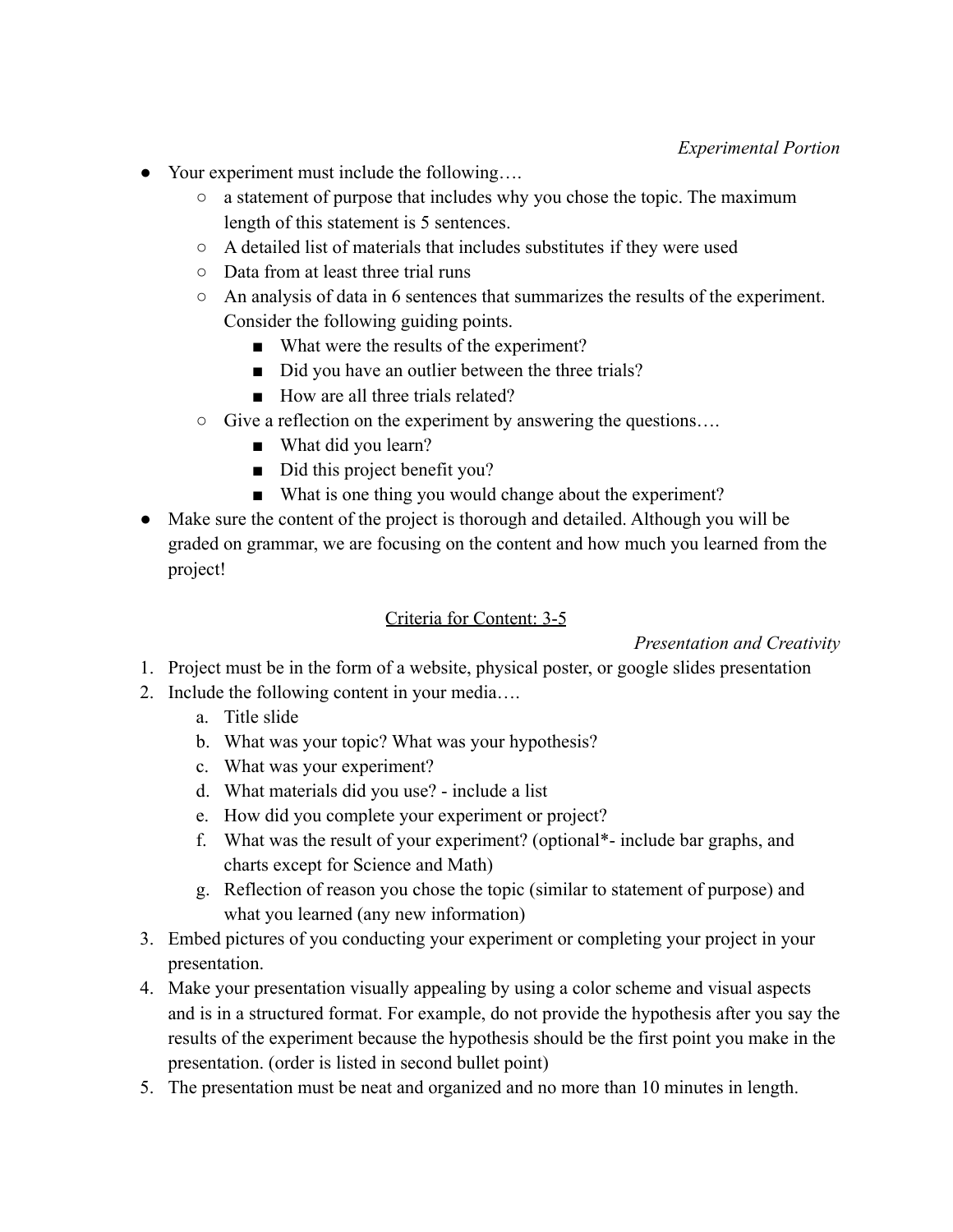6. Be prepared to answer some questions about your project at the end!

### *Experimental Portion*

- 1. Your experiment must include the following….
	- a. a statement of purpose that includes why you chose the topic and a thesis statement. The maximum length of this statement is 6 sentences.
	- b. Background information on the topic must be conducted that includes any information the competitor had to research before diving into the experiment
	- c. A detailed list of materials that includes substitutes if they were used
	- d. Data from at least three trial runs
	- e. An analysis of data in at least 12 sentences that summarizes the results of the experiment. Consider the following guiding points.
		- i. What were the results of the experiment?
		- ii. Did you have an outlier between the three trials?
		- iii. How are all three trials related?
	- f. Must include any reference data or websites that were used to interpret or make any connection with the competitor's experiment and the information in the media.
	- g. Give a conclusion on the experiment by answering the questions….
		- i. What did you learn?
		- ii. Did this project benefit you?
		- iii. What is one thing you would change about the experiment?
		- iv. What errors could there have been while conducting the trials?
		- v. What is a similar experiment that you could have done to test your hypothesis?
- 2. Make sure the content of the project is thorough and detailed. Although you will be graded on grammar, we are focusing on the content and how much you learned from the project!

# Breakdown of STEM Fields

\*The requirements for each field differ, and for more information on each respective requirement, refer above to the Criteria guides and look for the corresponding numbered point.

| $STEM$ Field $K-2$ |                                                                                     | $3 - 5$                                                                             |
|--------------------|-------------------------------------------------------------------------------------|-------------------------------------------------------------------------------------|
| Science            | <b>Prompt:</b> Create a hypothesis and do an<br>experiment to test that hypothesis. | <b>Prompt:</b> Create a hypothesis and do an<br>experiment to test that hypothesis. |
|                    | What you must include in your<br>experiment                                         | What you must include in your experiment<br>Summarize any research that you         |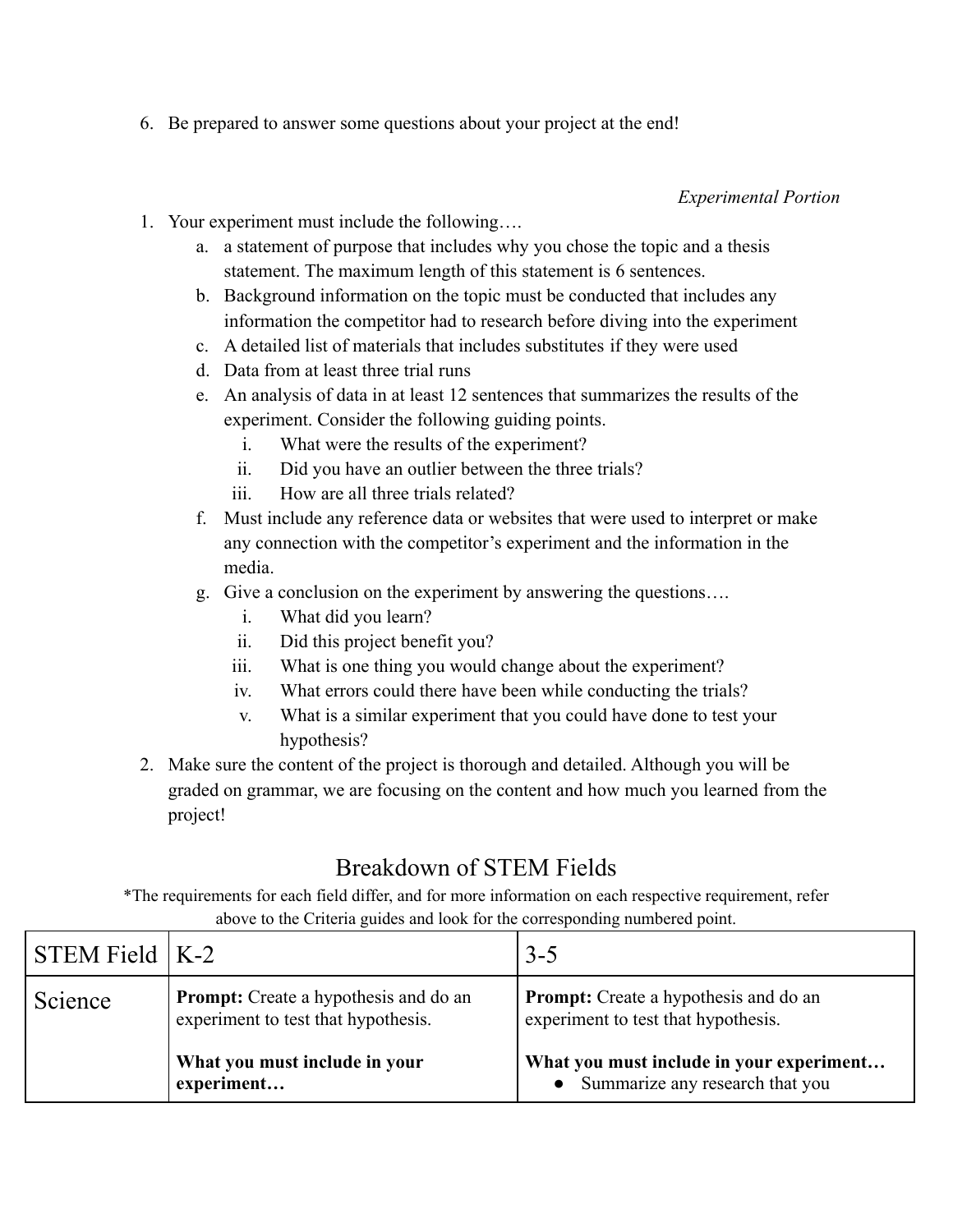|            | Summarize any research that you<br>conducted before the project/<br>experiment started that you needed<br>to conduct your project/experiment<br>Do the experiment! Include at least<br>3 trial runs in the experiment<br>Reflect on the trials in $3+$<br>$\circ$<br>sentences<br>Include a links page for any sources<br>you used<br>What you must include in your<br>presentation<br><b>Title Slide</b><br>Name, Grade, Stem Field,<br>$\bigcirc$<br>School<br>Your topic and Hypothesis<br>A brief description on what your<br>experiment/project was<br>List of materials<br>$\bullet$<br>Explain the process for how you<br>conducted the experiment/project<br>Include pictures for<br>$\bigcirc$<br>evidence!<br>Give a reflection on the experiment<br>and make sure to explain the<br>outcome. Don't forget to add why<br>you chose this topic! | conducted before the project/experiment<br>started that you needed to conduct your<br>project/experiment.<br>And then, you must do the experiment!<br>You must include at least 3 trial runs in<br>your experiment!<br>Then you must reflect on these trial<br>$\circ$<br>runs in a 12 sentence or more<br>analysis.<br>Include a sources page of websites or<br>resources that you used to assist you! No<br>MLA citing needed, links or titles are fine.<br>What you must include in your presentation<br>Title Slide w/ Name, Grade group, Stem<br>Field, and school.<br>Must include a scientific hypothesis AND<br>must state your topic. (i.e a scientific<br>hypothesis is a hypothesis that can be<br>tested). The hypothesis can be a maximum<br>of 4 sentences.<br>Give a brief description of what your<br>experiment/project was.<br>Include a list of materials<br>$\bullet$<br>Explain your process for the<br>experiment/project (this might be a good<br>place to show pictures of you completing<br>your experiment/project!)<br>What happened in your experiment?<br>Explain the outcome. You must express the<br>results of the trial runs in writing or in a<br>chart.<br>Lastly, explain why you chose this topic<br>and what you learned. |
|------------|----------------------------------------------------------------------------------------------------------------------------------------------------------------------------------------------------------------------------------------------------------------------------------------------------------------------------------------------------------------------------------------------------------------------------------------------------------------------------------------------------------------------------------------------------------------------------------------------------------------------------------------------------------------------------------------------------------------------------------------------------------------------------------------------------------------------------------------------------------|-----------------------------------------------------------------------------------------------------------------------------------------------------------------------------------------------------------------------------------------------------------------------------------------------------------------------------------------------------------------------------------------------------------------------------------------------------------------------------------------------------------------------------------------------------------------------------------------------------------------------------------------------------------------------------------------------------------------------------------------------------------------------------------------------------------------------------------------------------------------------------------------------------------------------------------------------------------------------------------------------------------------------------------------------------------------------------------------------------------------------------------------------------------------------------------------------------------------------------------------------------------------|
| Technology | <b>Prompt:</b> Create a game or a code that<br>serves a purpose!                                                                                                                                                                                                                                                                                                                                                                                                                                                                                                                                                                                                                                                                                                                                                                                         | <b>Promt:</b> Create a technological device or code that<br>serves a purpose!                                                                                                                                                                                                                                                                                                                                                                                                                                                                                                                                                                                                                                                                                                                                                                                                                                                                                                                                                                                                                                                                                                                                                                                   |
|            | What you must include in your project<br>Summarize any research that you<br>conducted before the project/<br>experiment started that you needed<br>to conduct your project/experiment<br>Do the experiment!<br>Include a links page for any sources<br>you used                                                                                                                                                                                                                                                                                                                                                                                                                                                                                                                                                                                          | What you must include in your project<br>Summarize any research that you<br>conducted before the project/experiment<br>started that you needed to conduct your<br>project/experiment.<br>And then, you must do the project!<br>*Preferable that you try multiple times to<br>try and get a better design each time. 2-3                                                                                                                                                                                                                                                                                                                                                                                                                                                                                                                                                                                                                                                                                                                                                                                                                                                                                                                                         |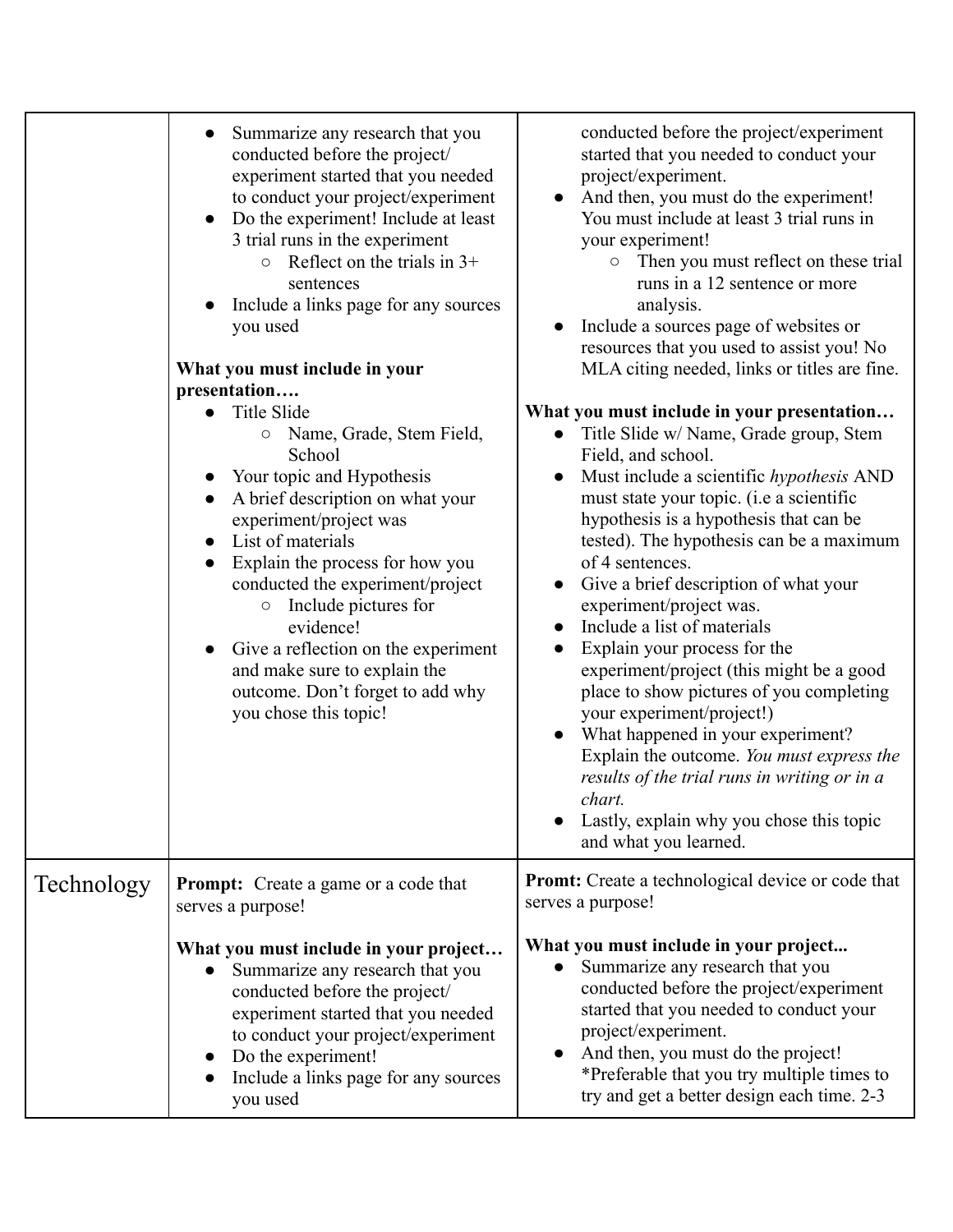|             | What you must include in your<br>presentation<br>Title Slide<br>$\bullet$<br>O Name, Grade, Stem Field,<br>School<br>A brief description on what your<br>game/code project was and the<br>purpose it serves<br>Explain the process for how you<br>made the game/code<br>Include pictures for evidence!<br>Give a reflection on why you chose<br>this topic and what you learned!                                                                                                                            | times is suitable enough. This analysis<br>should take a minimum of 12 sentences.<br>If you had to try multiple times to<br>$\circ$<br>get the correct design or product,<br>please explain each trial further.<br>Include a sources page of websites or<br>resources that you used to assist you! No<br>MLA citing needed, links or titles are fine.<br>What you must include in your presentation<br>Title Slide w/ Name, Grade group, Stem<br>$\bullet$<br>Field, and school.<br>Must include a thesis that states the<br>purpose for your technological device/code<br>and how you would go about creating this.<br>A maximum of 4 sentences.<br>Give a brief description of what your<br>experiment/project was.<br>Include a list of materials<br>Explain your process for the<br>experiment/project (this might be a good<br>place to show pictures of you completing<br>your experiment/project!)<br>What happened in your experiment?<br>Explain the outcome. Did your device<br>work as you imagined?<br>Lastly, explain why you chose this topic<br>and what you learned. |
|-------------|-------------------------------------------------------------------------------------------------------------------------------------------------------------------------------------------------------------------------------------------------------------------------------------------------------------------------------------------------------------------------------------------------------------------------------------------------------------------------------------------------------------|--------------------------------------------------------------------------------------------------------------------------------------------------------------------------------------------------------------------------------------------------------------------------------------------------------------------------------------------------------------------------------------------------------------------------------------------------------------------------------------------------------------------------------------------------------------------------------------------------------------------------------------------------------------------------------------------------------------------------------------------------------------------------------------------------------------------------------------------------------------------------------------------------------------------------------------------------------------------------------------------------------------------------------------------------------------------------------------|
| Engineering | <b>Prompt:</b> Build and design something that<br>models a practical need or problem to be<br>solved.<br>EX: Build a Rube Goldberg Machine that<br>flips a page in a book.<br>What you must include in your project<br>Summarize any research that you<br>$\bullet$<br>conducted before the project started<br>that you needed to conduct your<br>project<br>Do the project !<br>$\circ$ If you had to try multiple<br>times to get the correct<br>design or product, please<br>explain why you decided to. | <b>Prompt:</b> Build and design something that models<br>a practical need or problem to be solved.<br>EX: Build a Rube Goldberg Machine that flips a<br>page in a book.<br>What you must include in your project<br>Summarize any research that you<br>conducted before the project/experiment<br>started that you needed to conduct your<br>project/experiment.<br>And then, you must do the project!<br>*Preferable that you try multiple times to<br>try and get a better design each time. 2-3<br>times is suitable enough. This analysis<br>should take a minimum of 12 sentences.<br>o If you had to try multiple times to                                                                                                                                                                                                                                                                                                                                                                                                                                                     |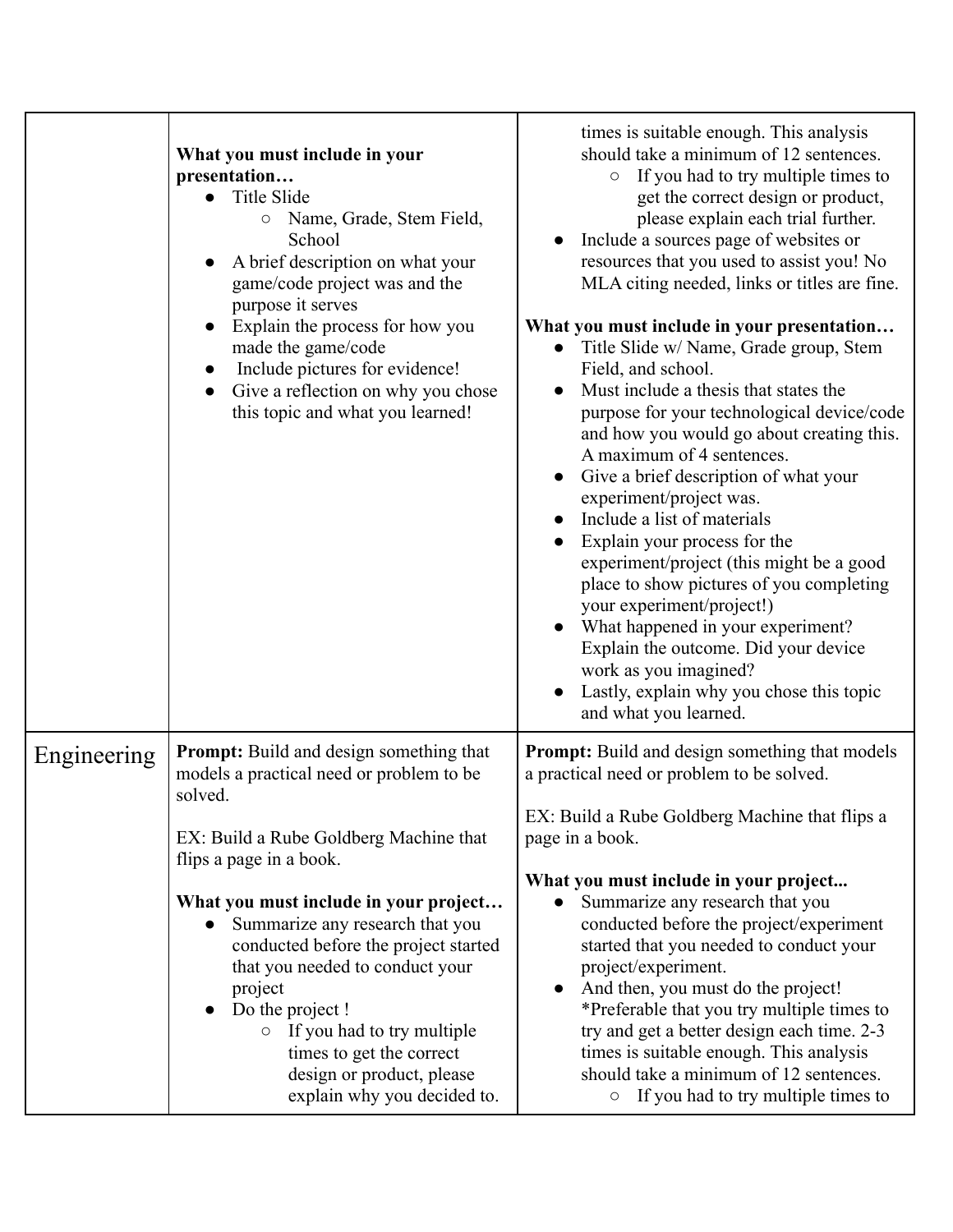|      | Include a links page for any sources<br>you used<br>What you must include in your<br>presentation<br><b>Title Slide</b><br>Name, Grade, Stem Field,<br>$\bigcirc$<br>School<br>A brief description on what your<br>project was and the purpose it<br>serves.<br>Explain the process for how you<br>made your project<br>Include pictures for evidence!<br>Give a reflection on why you chose<br>this topic and what you learned! | get the correct design or product,<br>please explain each trial further.<br>Include a sources page of websites or<br>resources that you used to assist you! No<br>MLA citing needed, links or titles are fine.<br>What you must include in your presentation<br>Title Slide w/ Name, Grade group, Stem<br>Field, and school.<br>Must include your topic AND a thesis<br>which describes your project and how you<br>went about creating it. A maximum of 4<br>sentences.<br>Give a brief description of what your<br>experiment/project was.<br>Include a list of materials<br>Explain your process for the<br>experiment/project (this might be a good<br>place to show pictures of you completing<br>your experiment/project!)<br>What happened in your project? Explain<br>the outcome. Did your project turn out the<br>way you wanted? Did you think it could've<br>been better? If you had multiple attempts,<br>include and describe what happened in<br>each one.<br>Lastly, explain why you chose this topic<br>and what you learned. |
|------|----------------------------------------------------------------------------------------------------------------------------------------------------------------------------------------------------------------------------------------------------------------------------------------------------------------------------------------------------------------------------------------------------------------------------------|------------------------------------------------------------------------------------------------------------------------------------------------------------------------------------------------------------------------------------------------------------------------------------------------------------------------------------------------------------------------------------------------------------------------------------------------------------------------------------------------------------------------------------------------------------------------------------------------------------------------------------------------------------------------------------------------------------------------------------------------------------------------------------------------------------------------------------------------------------------------------------------------------------------------------------------------------------------------------------------------------------------------------------------------|
| Math | <b>Prompt:</b> Investigate the math that goes into<br>a specific everyday object or process<br>EX: How many seeds there are in an<br>average red apple                                                                                                                                                                                                                                                                           | <b>Prompt:</b> Investigate the math that goes into a<br>certain everyday object or process.<br>EX: How many seeds there are in an average red<br>apple                                                                                                                                                                                                                                                                                                                                                                                                                                                                                                                                                                                                                                                                                                                                                                                                                                                                                         |
|      | What you must include in your project<br>Summarize any research that you<br>conducted before the project started<br>that you needed to conduct your<br>project<br>Do the project !<br>Explain what you<br>discovered!<br>Include a links page for any sources                                                                                                                                                                    | What you must include in your project<br>Summarize any research that you<br>conducted before the project/experiment<br>started that you needed to conduct your<br>project/experiment.<br>And then, you must do the project!<br>*You must create an analysis with a<br>minimum of 12 sentences that explains<br>what you discovered with the project! Did                                                                                                                                                                                                                                                                                                                                                                                                                                                                                                                                                                                                                                                                                       |